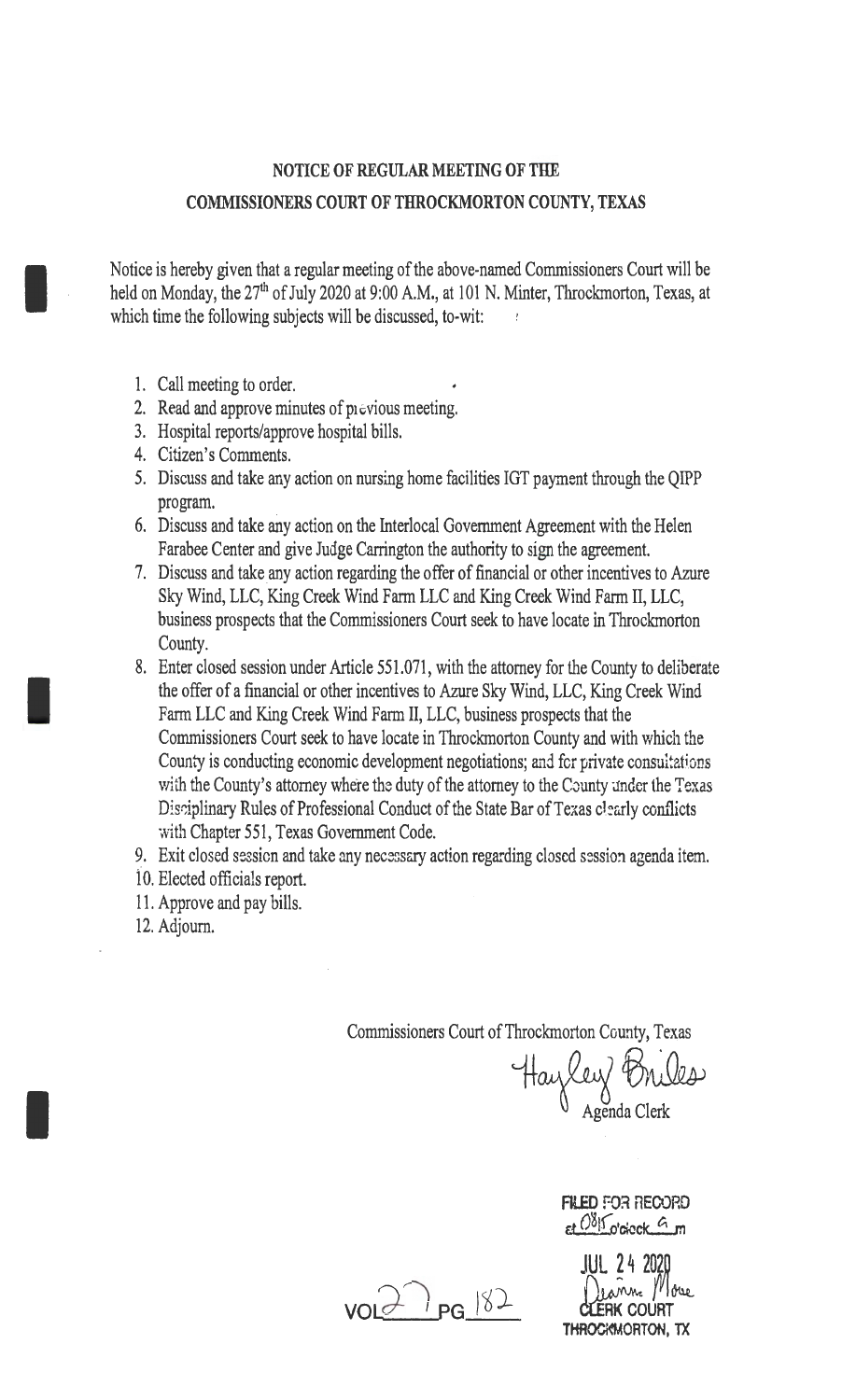#### COMMISSIONER'S COURT

#### Regular Meeting

Throckmorton County Commissioners' Court met in Regular Session on Monday the 27th day of July, 2020, at 9:00 A.M., at 105 North Minter, Throckmorton, Texas, with the following members present:

Present: Trey Carrington, County Judge, Casey Wells, Commissioner Pct#l, Kasey Hibbitts, Commissioner Pct#2, Kasey Hibbitts, Lance Sullivan, Commissioner Pct#3, Klay Mitchell, Commissioner Pct#4, Dianna Moore, County Clerk, Brenda Rankin, County Treasurer, Kirby Gober, Jay Cantrell, Wes Jackson, Zach Fitzgerald, Clark Bixler, and Trent McKnight

- 1. Trey Carrington called meeting to order at 9:05 A.M. and welcomed guest.
- 2. Dianna Moore read minutes from the previous meeting. Casey Wells made the motion with Klay Mitchell seconding to approve the minutes. Motion carried 5-0.
- 3. Kirby Gober reported to the Court that the Hospital Board approved bills at the last meeting in the amount of \$30,264.44 and that Amber Myers will be finishing her certification in the lab to take Marilynn Nutt's position when she retires and that Amber signed a 2 year contract with the hospital. Lance Sullivan made the motion with Kasey Hibbitts seconding to approve and pay the bills. Motion carried 5-0.
- 4. Citizen's Hearing was held. Trent McKnight expressed to the Court that he is not in favor of the wind turbines being brought to the County on King Creek 1. He asked that the court vote against the tax abatement and that if they would,he would make a deal to help with different things throughout the county. If the Court would not vote against it during this meeting, he asked if the Court would consider tabling the decision today and give him the opportunity to discuss with them more about the wind turbines.
- 5. Lance Sullivan made the motion with Kasey Hibbitts seconding to approve to make a loan for \$489,779.95 from lnterBank to fund the second half of QIPP Year 4 IGT #7 payment to Texas HHSC. The loan is to mature May 30, 2021,and to authorize Trey Carrington, County Judge, to sign the loan documents on behalf of the County. Motion carried 5-0.
- 6. Casey Wells made the motion with Klay Mitchell seconding to enter into the Inter Local Government Agreement with the Helen Farabee Center and to give Judge Carrington the authority to sign the agreement. See attached. Motion carried 5-0.
- 7. No action on line item #7
- 8. There was not a need to enter into closed session.
- 9. No action on line item #9

VOL21 PG183

I

I

I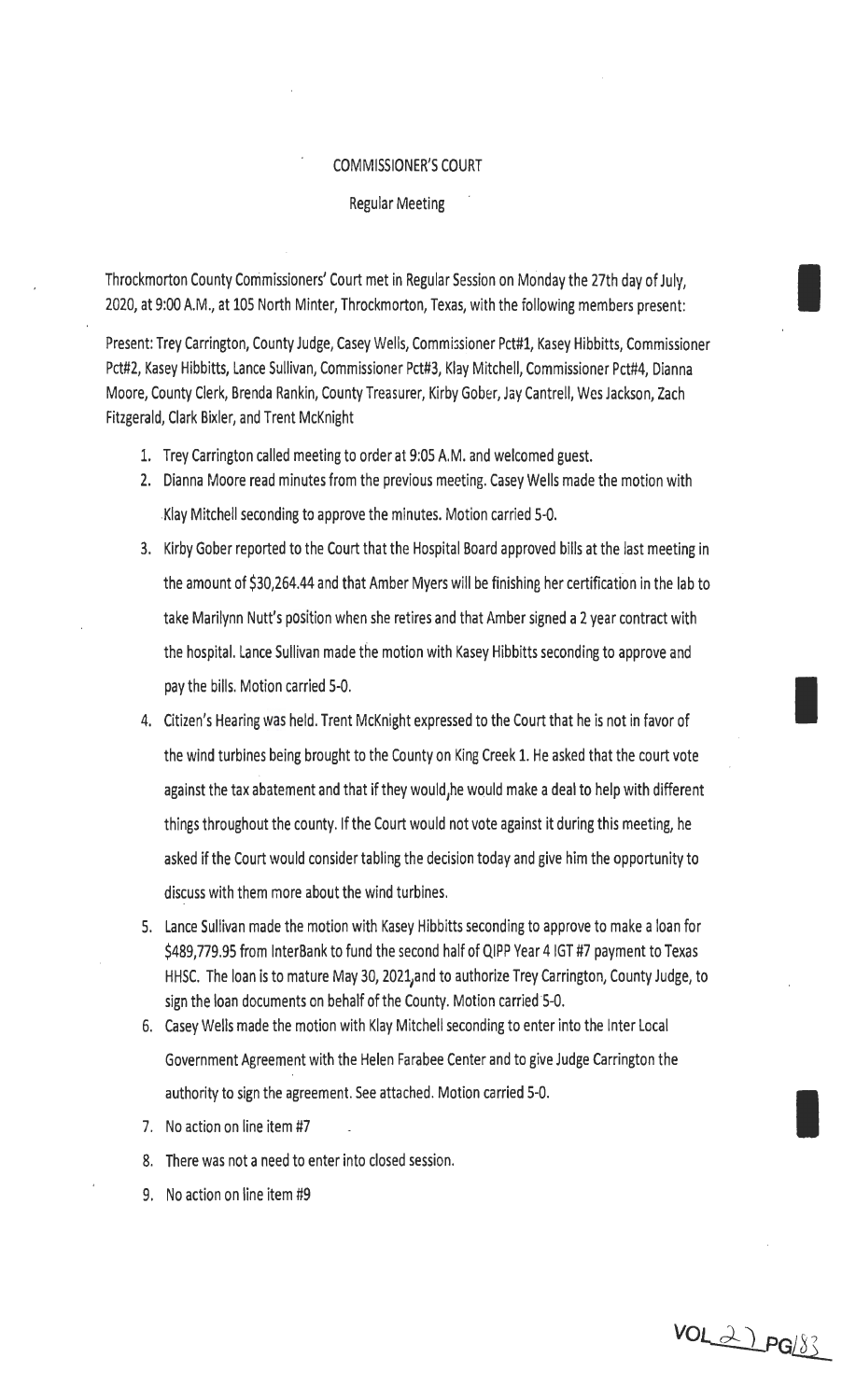- 10. Elected Officials Report: Brenda Rankin reported that they originally thought the appraised values were going to be down by \$16,000,000.00, but they went up \$20,000,QOO.OO and that we should be able to lower the tax rate.
- 11. Brenda Rankin presented the court with the county bills. Kasey Hibbitts made the motion with Lance Sullivan seconding to approve and pay the bills. Motion carried 5-0.
- 12. Casey Wells made the motion and seconded by Trey Carrington to adjourn at 9:39 am. Motion carried 5-0.

Witnessed my hand AND approved this the 10th day of August, 2020.

ATIEST: County Clerk

I

I

I

County Judge

 $vol \geq 7$   $pg$  /84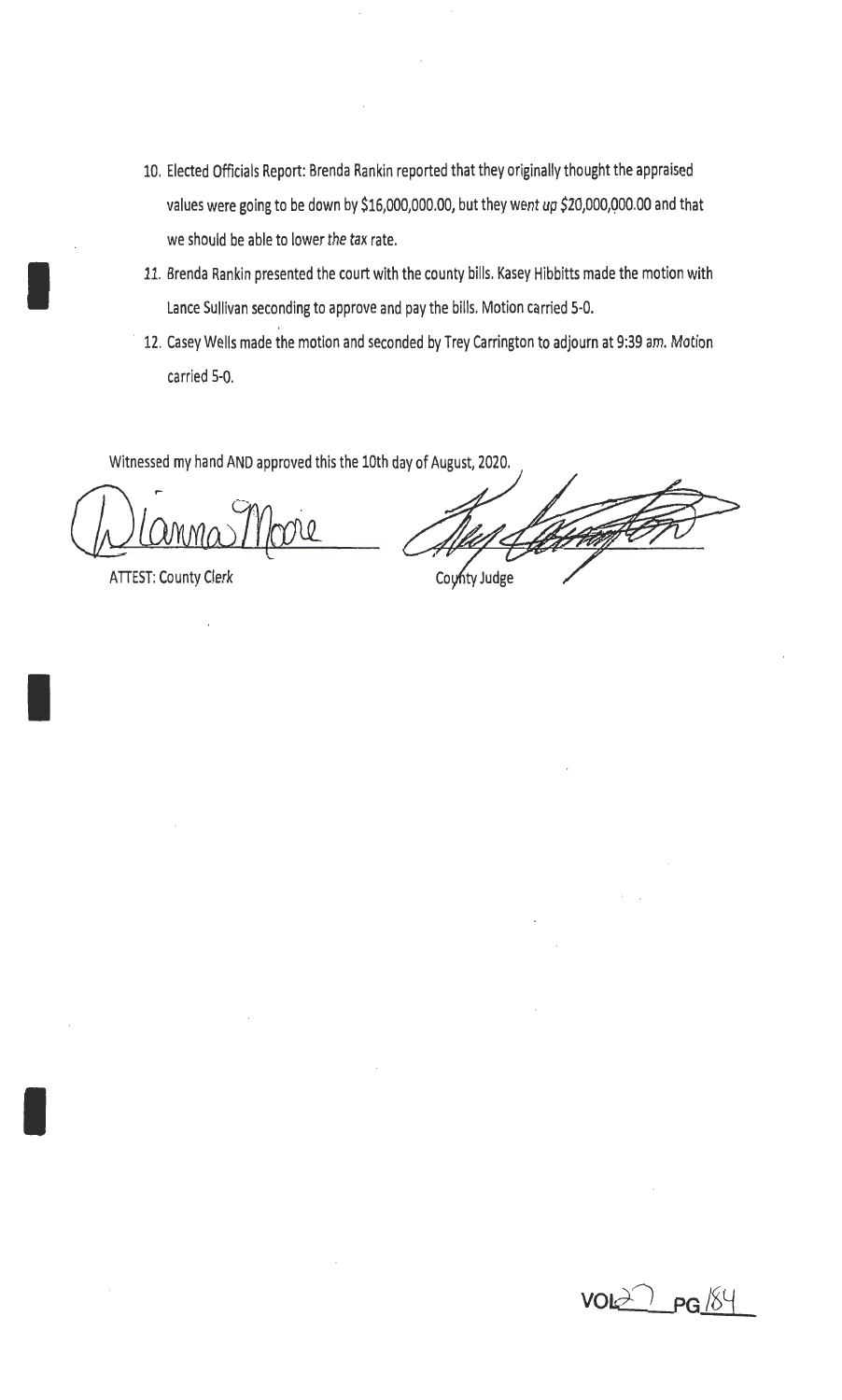|                                            | July 27, 2020             |             |
|--------------------------------------------|---------------------------|-------------|
|                                            | <b>BILLS</b>              |             |
|                                            | <b>HOSPITAL</b>           |             |
| <b>CAVALRY RESOURCES &amp; CONSRUCTION</b> |                           | \$19,740.00 |
| PHILLIP ALEXANDER                          |                           | \$5,000.00  |
| UNIVERSITY OF NORTH DAKOTA                 |                           | \$5,524.44  |
|                                            | $\epsilon$                |             |
|                                            | the committee of the com- | $\sim$      |
|                                            |                           |             |
|                                            |                           |             |
|                                            |                           |             |
|                                            |                           | \$30,264.44 |

 $\overline{\phantom{a}}$ 

 $\overline{\phantom{a}}$ 

 $\overline{\phantom{a}}$ 

 $\overline{\phantom{a}}$ 

 $\mathbb{R}^2$ 

÷,

APPROVED BY<br>TREY CARRINGTON<br>COUNTY JUDGE<br>THROCKMORTON CO<br>COMM. COURT

 $vol27 \neg85$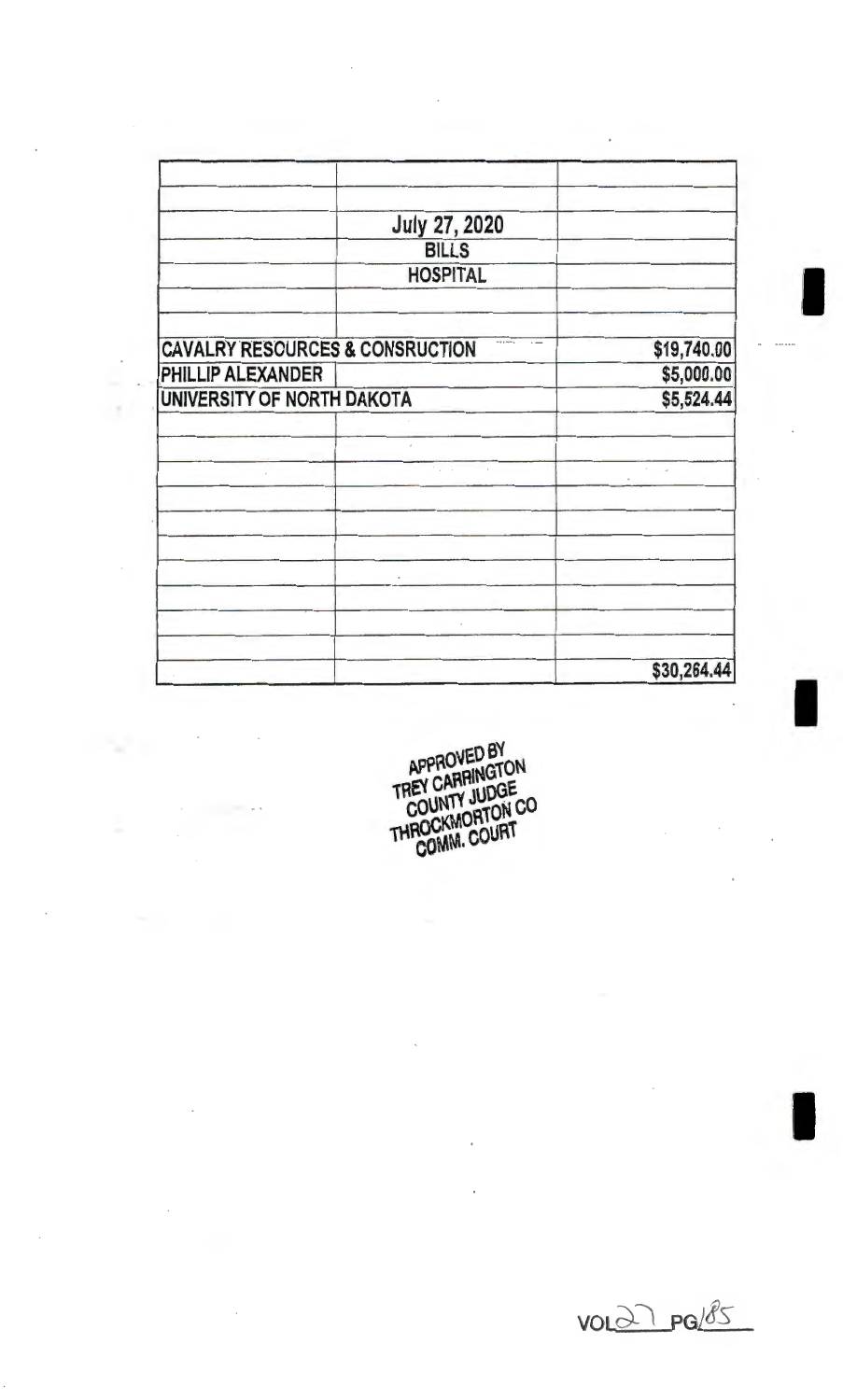MOA-llGA -Throckmorton County -fY21 Hfective September I. 2020 Through August 31. 2021

## MEMORANDUM OF AGREEMENT (MOA) Inter-local Government Agreement

#### Helen Farabee Centers

is a non-profit governmental entity headquartered in Wichita Falls, Texas, established in TITLE 7. Mental Health and Intellectual Disability, Subtitle A. Chapter 534 Subchapter A. of the Texas Health and Safety Code. Helen Farabee Centers provides community-based services to adults and children residing in the counties of: Archer, Baylor, Childress, Clay, Cottle, Dickens, Foard, Hardeman, Haskell, Jack, King, Knox, Montague, Stonewall, Throckmorton, Wichita, Wilbarger, Wise, and Young.

#### This Memorandum of Agreement (MOA) is effective as referenced above, by and between:

Helen Farabee Centers ("Center") P. 0. Box 8266 Wichita Falls, TX 76307 acting by and through its Executive Director

and

### Throckmorton County ("Agency")

P.O. Box 700

Throckmorton, TX 76483

acting by and through its role as a Sponsoring Agency of the Center per the lnterlocal Governmental Agreement effective September 1, 1998.

This MOA sets forth the terms and conditions under which the Center will provide Public Behavioral Health and Intellectual Disability Services pursuant to the authority contained in the Texas Health and Safety Code, Section 534.

#### Agency agrees to:

,-

I

I

I

- 1. Allow the Helen Farabee Centers to supervise and administer Behavioral Health Services at Center's location(s) in compliance with appropriate standards.
- 2. Register any complaints or questions with: Contracts Manager, Angela Dove 940.397.3116 or dovea@helenfarabee.org or Executive Director, Gianna Harris940.397.3101

or by mail at P. 0. Box 8266 Wichita Falls, TX 76307

MOA-ILGA Throckmorton, County of FY21.dac Page I of 3 Printed 6/18/2020 2:3:4:35 PM

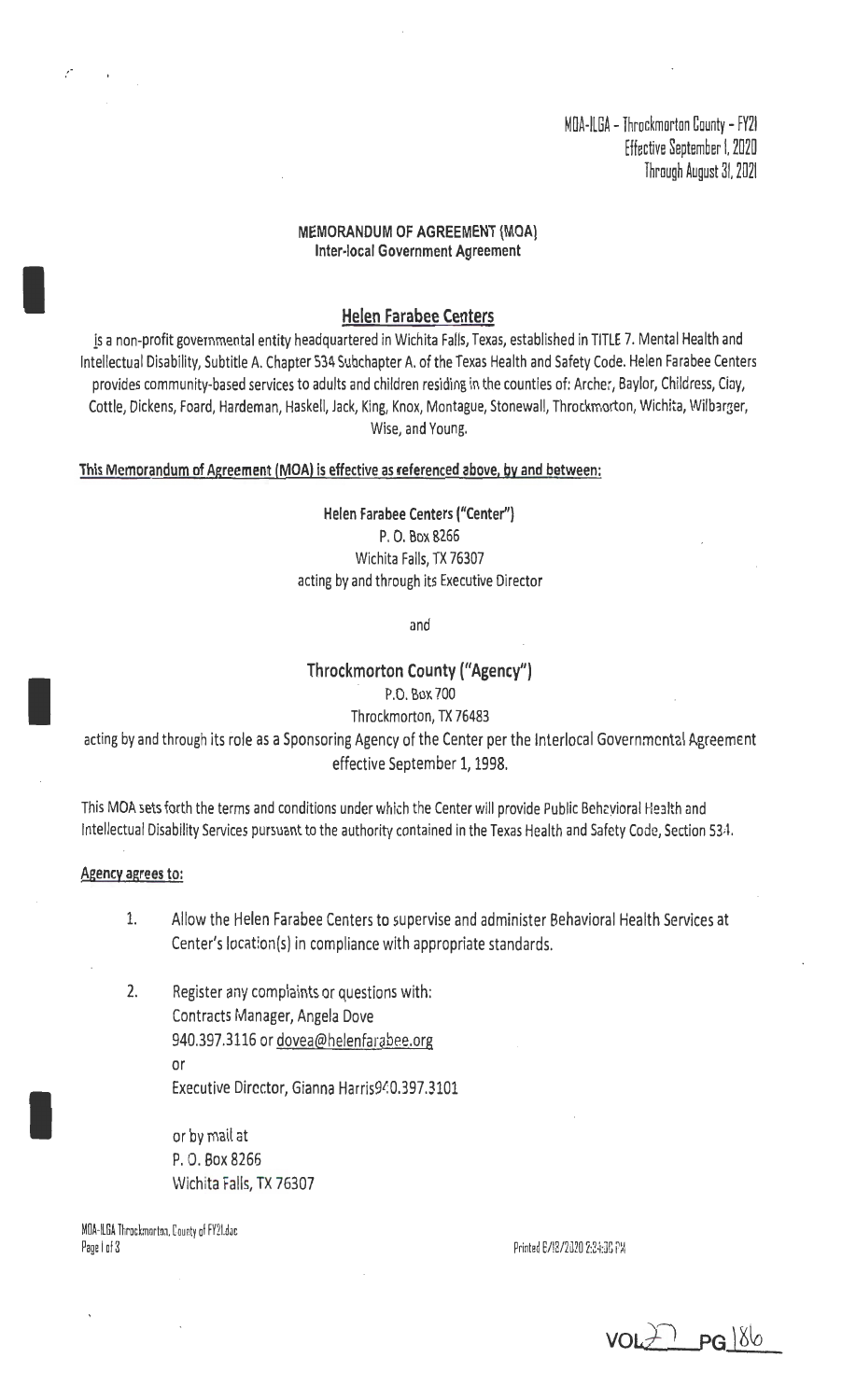I

I

I

3. Contribute support for Center's services made available for Agency's residents, as follows:

a) Cash contribution in the amount of:

1) \$1,320.00 2) to be paid to the Center in one lump sum

and/or •

b) in-kind contribution, as follows:

1) No in-kind contribution at this time.

The total value of cash contribution and in-kind support from Agency to Center is:

\$1,320.00

# Center agrees to:

 $\sim$  .

- 1. Provide sufficient staff to offer Behavioral Health Services at Center's location(s). All services will be in compliance with the standards set forth in Texas Department of State Health Services Rules and Community Standards.
- 2. Furnish all staff and program monies to support local service delivery including staff training, travel monies, cost for medications, laboratory, and other medical supplies, telephone costs to Helen Farabee Centers and other phone calls for administrative purposes, telephone line(s) for facsimile communication, computer support and equipment, and other supplies as may be deemed necessary.
- 3. Provide services in or from other locations, including:
	- a) Crisis Hotline for all local residents.
	- b) residential options,
	- r.) laboratory testing,
	- d) asychological testing as deemed necessary,
	- e) continuity of care/discharge planning for those hospitalized, and
	- f) all other available services provided by Center, upon eligibility.
- 4. Continually promote and upgrade communications and services allowing both the Community and Center *ta* cffer quality services to residents of Center's catchment area.

## It is mutually agreed that:

MOA-II GA Throckmorton. County of FY?Ldoc. Page 2 of 3 Printed 6/18/2020 2:34:00 PM

 $\Delta \phi = 0.000$  km s  $^{-1}$ 

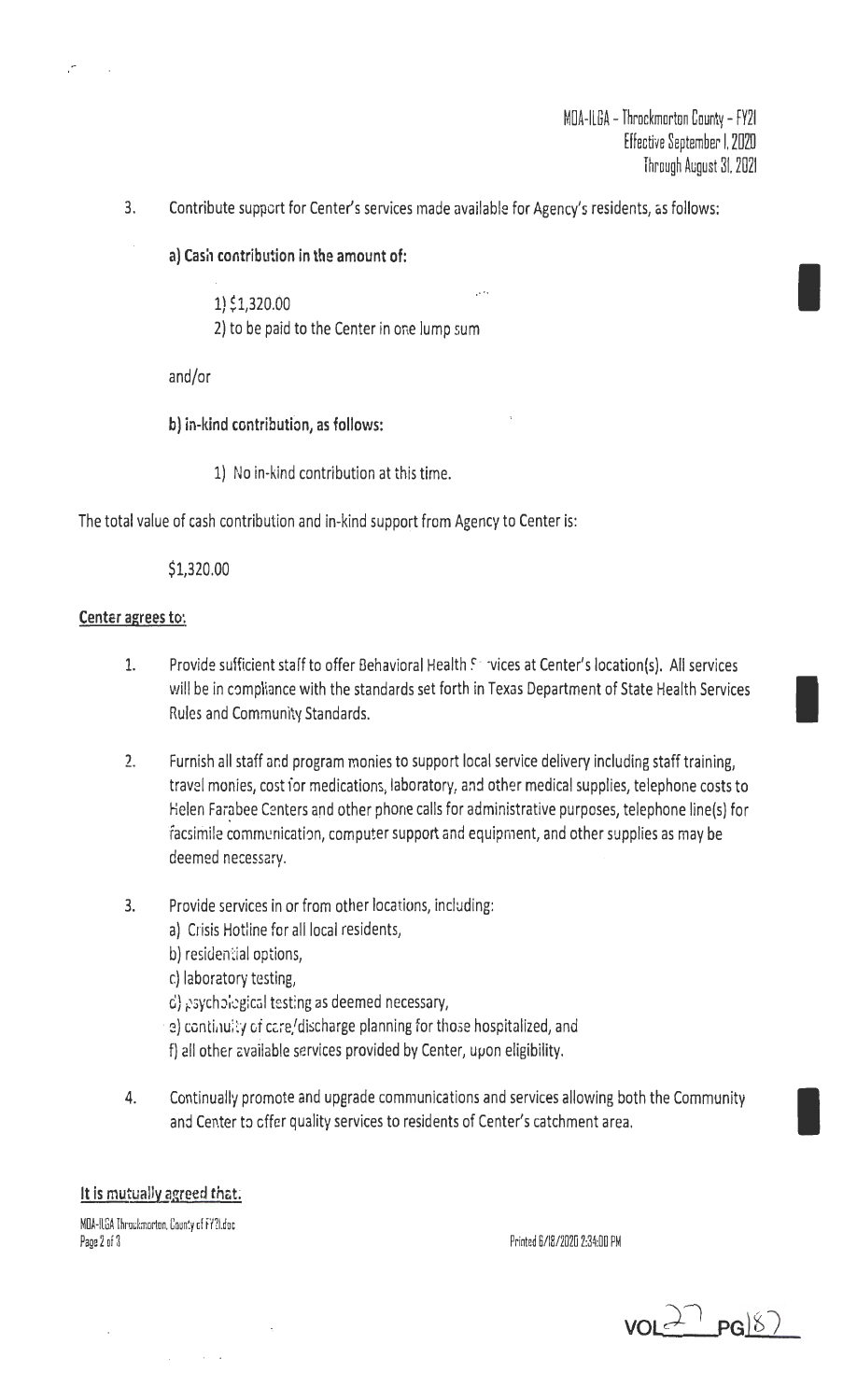MDA-ILGA - Throckmerton County - FY21 Effective September I. 2020 Through August 31. 2021

- 1. Fees charged and collected from residents for services shall be retained by Center. No cne is refused services solely on inability to pay.
- 2. This Agreement shall be a continuing until either party desires to revise or cancel the agreement.
- 3. A review of this agreement will be conducted annually for the purpose of making revisions that might be required; either party may request an additional review at any time.
- 4. This agreement may be canceled by either party by giving written notice to the other party thirty (30) days in advance.

## Correspondence regarding this Agreement should be directed to:

| <b>Throckmorton County</b>             | Center                         |
|----------------------------------------|--------------------------------|
| Judge Trey Carrington                  | Angela Dove, Contracts Manager |
| trey.carrington@throckmortoncounty.org | dovea@helenfarabee.org         |
| 940.849.3081                           | 940.397.3116                   |

Duly authorized signatories for each party:

**Agency** 

I

I

Title

Date

I

Helen Farabee Centers

nature – Gianna Harris

Executive Director

0'I JOJ JAD Date  $\sqrt{ }$ 

MOA-LGA Throckmarton, County of FY? Ldoc. Page 3 of 3

Printed 6/18/2020 2:34:00 FM